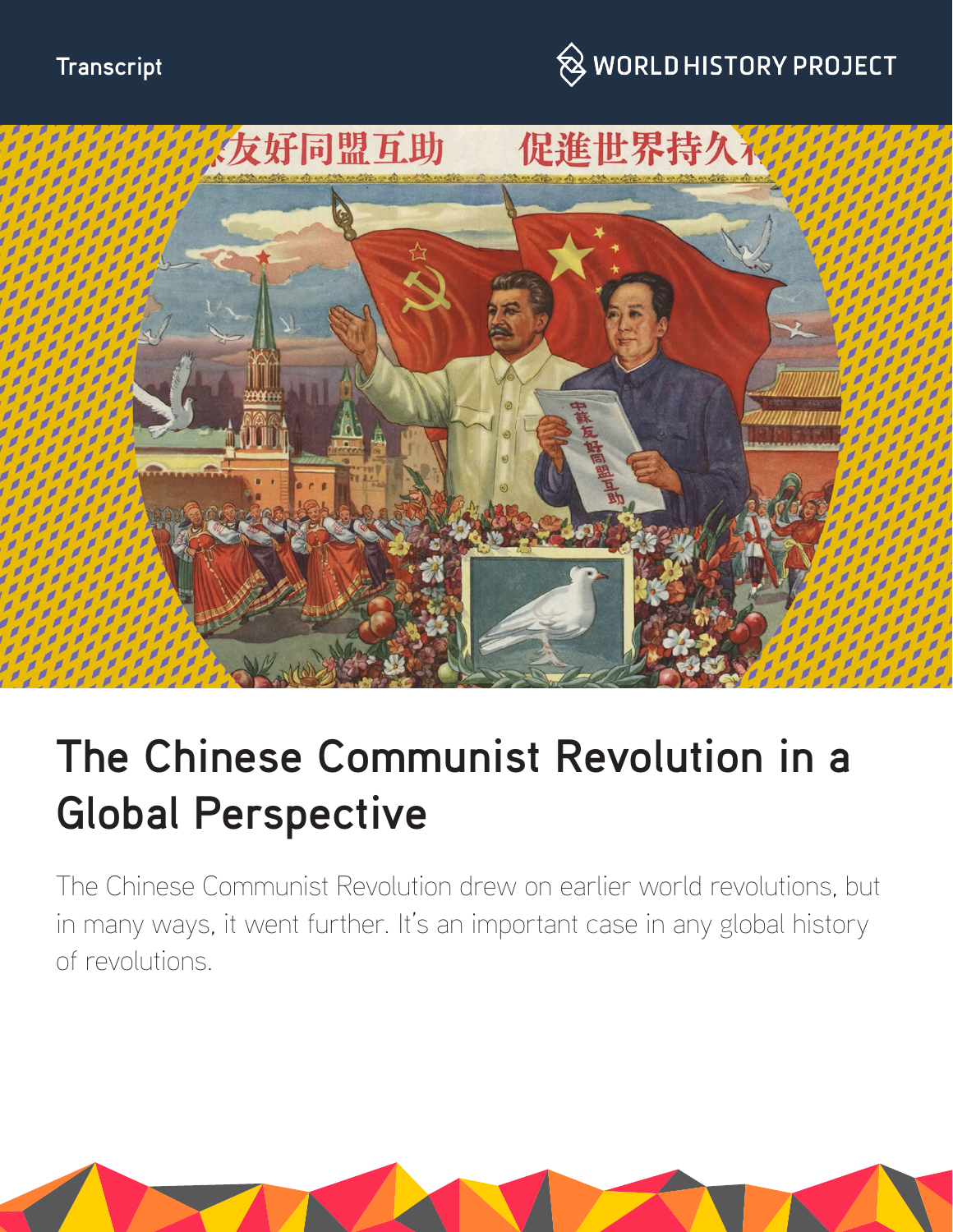

#### **0:01**

*Francesca Hodges speaks, facing camera*

*Text defining liberal revolutions and an image of the American War of Independence*

*Text defining social revolutions and an image of the Haitian Revolution*

*Image showing the overlap of both types of revolutions*

#### **0:57**

*Image of the Mexican Revolution followed by a timeline of revolutions*

*Francesca Hodges speaks, facing camera*

## **1:50**

*Images of suffering in China Images of rebellion in Wuchang*

*Francesca Hodges speaks, facing camera*

> *Map of China under the rule of warlords*

*Francesca Hodges speaks, facing camera*

By the time you get to the 1940s in your study of world history, you will have encountered a lot of revolutions.

Some of these were mainly liberal revolutions meant to establish political rights for a middle class under the republic as a form of government. The American War of Independence is a good example of this type of revolution.

You have also seen social revolutions. They're still about liberation, but these revolutionaries took an even deeper dive and sought to overturn the existing class systems and economic structures that oppress them.

An early example is the Haitian Revolution.

Many revolutions fell somewhere in between, with some political and some social and economic change.

By the early 20<sup>th</sup> century, transformations like the Mexican Revolution usually split the revolutionaries into two groups, some who just wanted political rights for a middle class of people and others, usually socialists or communists, who are fighting for better lives and livelihoods for poor workers and peasants.

Hello, I'm Francesca Hodges, and today we are going to look at another revolution that saw this split between political liberals and communists and which ended up fundamentally transforming not just one country but the entire world, the Chinese Communist Revolution of 1945-1949.

China, at the beginning of the 20<sup>th</sup> century, had been racked by civil war, invaded by outside powers, and had almost collapsed under the weight of the Boxer Rebellion.

During this period, nobody suffered more from this chaos than the Chinese peasants, many of whom experienced famine, theft, and exploitation on an enormous scale.

In October 1911, revolutionaries in the central Chinese city of Wuchang rebelled against the authorities. Their rebellion spread, and in 1912 the Chinese Republic was born.

This group of revolutionaries were mainly army officers and members of the middle class, and their revolution really only aimed to change the political structure of China not to transform the poverty of the peasants, and it wasn't even a successful political revolution.

By 1916, China had broken apart into many regions ruled by local warlords, while the central government had only limited authority.

2 Meanwhile, outside powers still tried to take bites of this vast country. The worst was Japan, which expanded its territory in China in the 1920s and 1930s. So now, there were two groups trying to reunite China and push back against the Japanese invasion.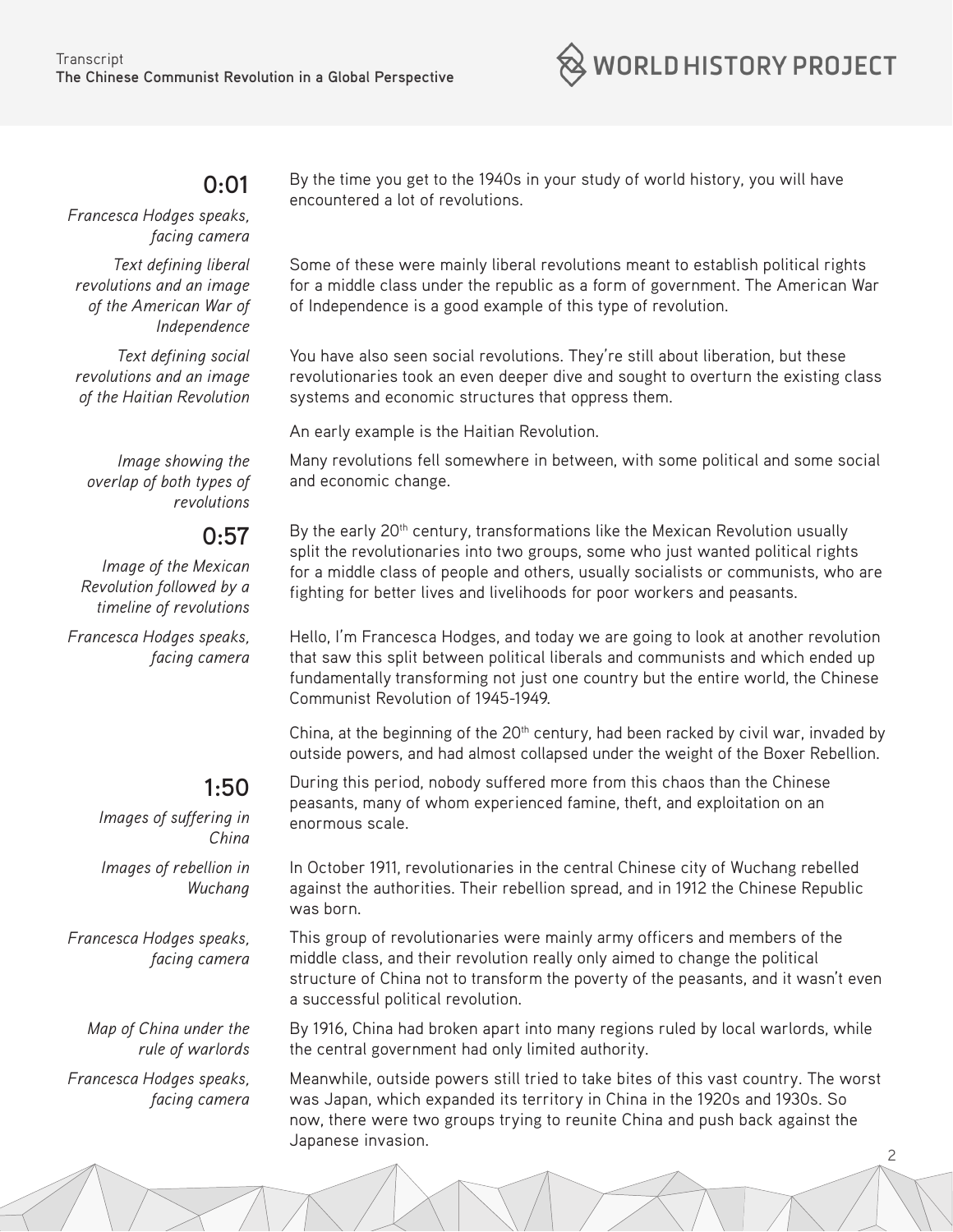## **2:57**

*Francesca Hodges speaks, facing camera, while clips of Chinese nationalists play*

*Francesca Hodges speaks, facing camera*

> *Images of Communist Party leaders*

*Francesca Hodges speaks, facing camera*

*Images of Allied victory against the Japanese*

The first was a group of Chinese nationalists who formed a party known as the Guomindang. The Guomindang fought to strengthen the democratic republic, but they didn't want economic change. In 1925, a leader named Chiang Kai-shek took control of this party and became the official leader of the Republic of China.

 $\Im$  WORLD HISTORY PROJECT

The second group was the Chinese Communist Party. They didn't just want political change. They wanted a social and economic revolution to help peasants escape from poverty.

This party had many leaders, but the one we will get to know best is Mao Zedong.

At times, the Guomindang nationalists and the Chinese Communist Party work together.

Both fought against the Japanese for example before and during the Second World War. At the end of that war in 1945, Japan was defeated by the Allied Forces, including China alongside the United States, Britain, France, and the Soviet Union.

The Japanese invasion was over, but China still had two competing factions, the Guomindang government under Chiang Kai-shek and the Communist Party led by Mao Zedong. These two forces now turned on each other in what we know as the Chinese Communist Revolution.

## **4:15**

*Francesca Hodges speaks, facing camera*

*Francesca Hodges and Prasenjit Duara converse, facing camera*

> *Images of the Chinese Communist Revolution*

#### **5:23**

*Francesca Hodges and Prasenjit Duara converse, facing camera*

> *Images showing the tradition of peasant rebellions in China and new global ideologies*

It's a lot of plot twists, right. And with the start of the Chinese Communist Revolution, it can be even harder to follow, both in terms of the history of China and as part of a history of global revolutions. That's why I decided I needed the help of an expert, so I reached out to Professor Prasenjit Duara at Duke University.

So starting off with our first question then. What was the Chinese Communist Revolution?

The Chinese Communist Revolution was essentially a massive assault to massively overhaul Chinese society as a first step in their ideology, in the ideology of the communists to overhaul global society so that there would be social justice and that the people at the bottom of the rung in peasant societies, in urban societies in China would have a greater share both in the economic and political dimensions of life and have a better life in general.

So why did the Chinese Communist Revolution happen?

It happened because firstly China has had a long tradition of peasant rebellions. This is one that has happened before the Christian era.

You've had enormous Chinese peasant rebellions where they rose up, and the Chinese communists themselves believe that they drew on this tradition, but of course they gave it a modern twist. They gave it a modern ideology to look for more modern institutions and ideas of equality and justice and the removal of exploiters of these people, and so they drew on that and for that of course they

3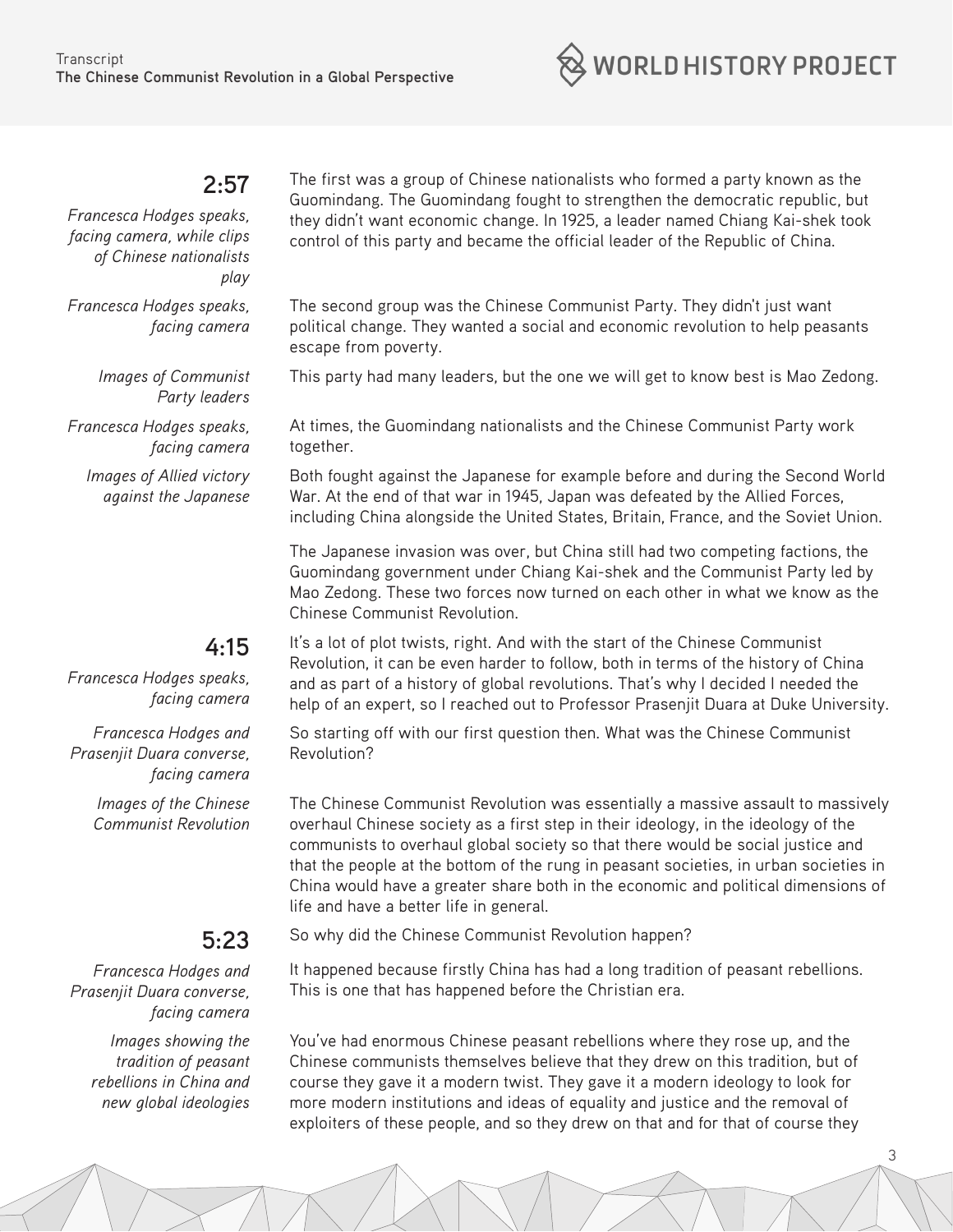

**6:30**

*Francesca Hodges and Prasenjit Duara converse, facing camera, followed by clips of the Guomindang*

*Prasenjit Duara speaks, facing camera, while clips of the CCP play*

## **7:45**

*Map of China showing the area under the CCP and Guomindang* 

*Francesca Hodges speaks, facing camera*

*Francesca Hodges and Prasenjit Duara converse, facing camera*

*Prasenjit Duara speaks, facing camera, while clips of CCP and Vietnamese leaders meeting plays* 

### **8:55**

*Francesca Hodges and Prasenjit Duara converse, facing camera*

*Prasenjit Duara speaks, facing camera, with an image representing decolonization movements*

*Francesca Hodges speaks, facing camera* Speaking to the revolution itself, why did the communists win?

Soviet Revolution and other areas of the world.

The Japanese occupation helped the Chinese Communist Party to a great extent because the Guomindang, while it was also opposed to Japanese occupation, was not able to persuade or convince the people to support them against the Japanese because they were not able to penetrate into society and show that they could bring about a better society than either was there before or under Japanese occupation.

drew upon what were globally circulating ideas of a revolution that came from the

Whereas, the Chinese communists had the mobilizing power. They had the organization to be able to penetrate deep into rural society and even appeal to the nationalism of the people against the Japanese occupiers who were very violent in many cases in China, in occupied China, and they also engaged in various kinds of reforms like giving land and giving dignity to the poor, the rural poor in particular.

In 1949, the Chinese communists were able to seize power from the Guomindang who fled to the island of Taiwan. Mao Zedong ruled a unified communist state, the People's Republic of China on the mainland.

Not only was China an independent country, it now had a role to play in two episodes of global significance, in the post-war era, decolonization and the Cold War.

I wanted to ask Professor Duara more about this role.

What role did the People's Republic of China play in decolonization after the revolution?

China did provide support for socialist, anti-colonial movements, and it provided material support in terms of arms, in terms of expert advice, in terms of money to anti-colonial, socialist movements.

And one of the best examples of that is perhaps Vietnam where it turned out, by the end of the Vietnam War, to have been the greatest supporter.

Can we then see the Chinese Communist Revolution as part of the Cold War struggle?

Yes, I think we can if we also recognize that the Chinese Communist Revolution generally supported decolonization movements but actively supported decolonization movements that were socialistically oriented.

I ended my conversation with Dr. Duara by asking about the successes and failures of the revolution.

4